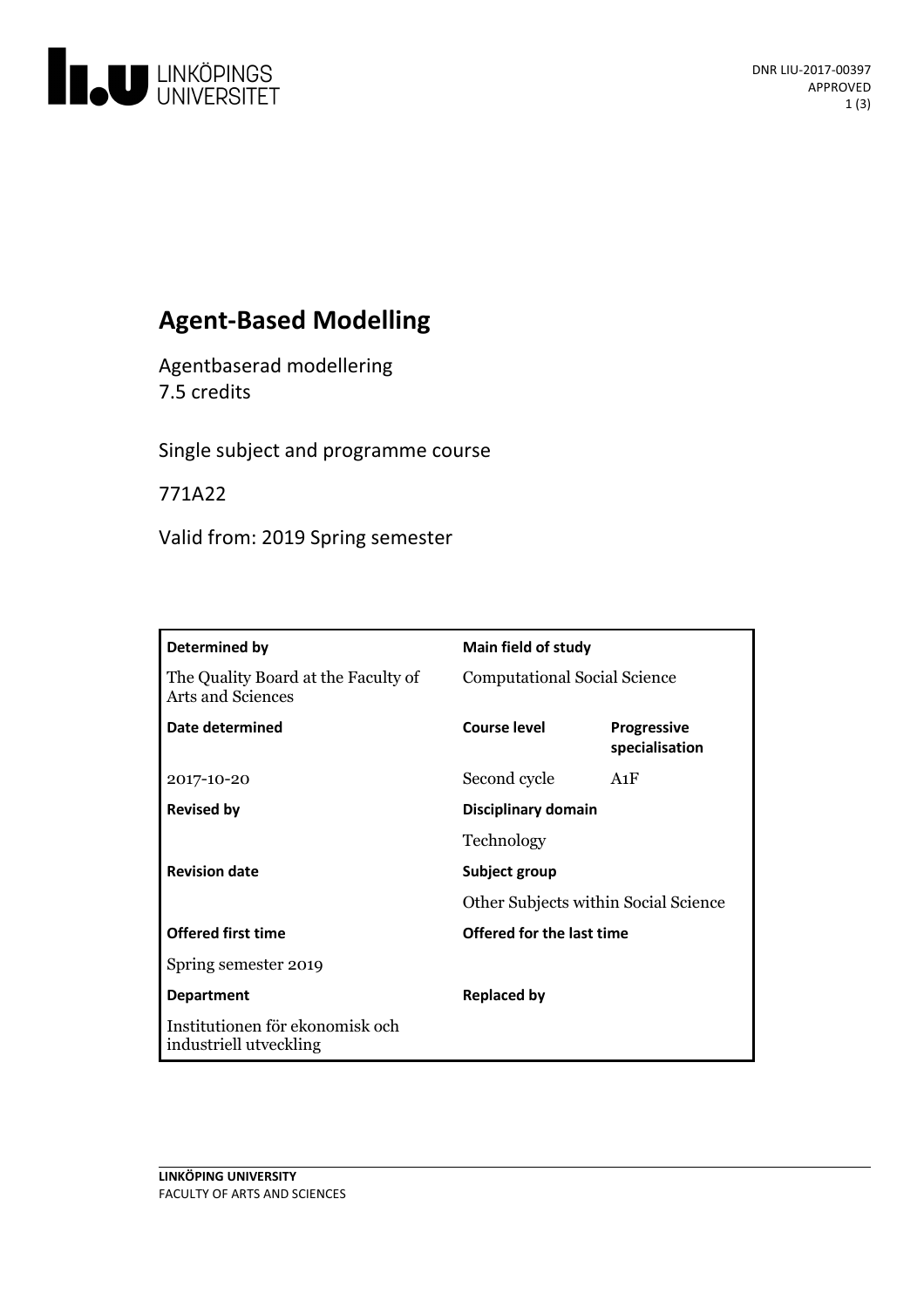#### Entry requirements

- 180 ECTS credits passed including 90 ECTS credits in one of the following subject areas: social- and natural sciences, engineering, statistics, or maths
- 15 ECTS credits in statistics, computer science, mathematics, or equivalent at advanced level and
- English corresponding to the level of English in Swedish upper secondary education (English 6/B) (Exemption from Swedish)

# Intended learning outcomes

After completion of the course, the student should on an advanced level be able to:

- Describe key applications of agent-based simulation modeling (ABM) in the social sciences;
- Explain the logic behind and the explanatory role of agent-based modeling;
- Design and program different types of agent-based models;
- Run agent-based computational experiments;
- Evaluate the results of agent-based simulations through various forms of statistical sensitivity analyses.

#### Course content

Agent-based modeling is a methodology for analyzing how groups of interacting individuals or other types of agents bring about various macro outcomes. This course provides a detailed introduction to the agent-based modelling (ABM) technique. The course covers all the steps in the process of developing an ABM, from theoretical design to model implementation and model evaluation. During intensive computer labs, ABMs are implemented using object-oriented programing, including the treatment of variables, commands, and procedures. The course includes practical work with various types of computer-based experiments, as well as methods for evaluating the robustness of simulation results using various statistical sensitivity analyses.

# Teaching and working methods

The teaching consists of lectures, readings, computor labs and seminars. Homework and independent studies are <sup>a</sup> necessary complement to the course.

Language of instruction: English